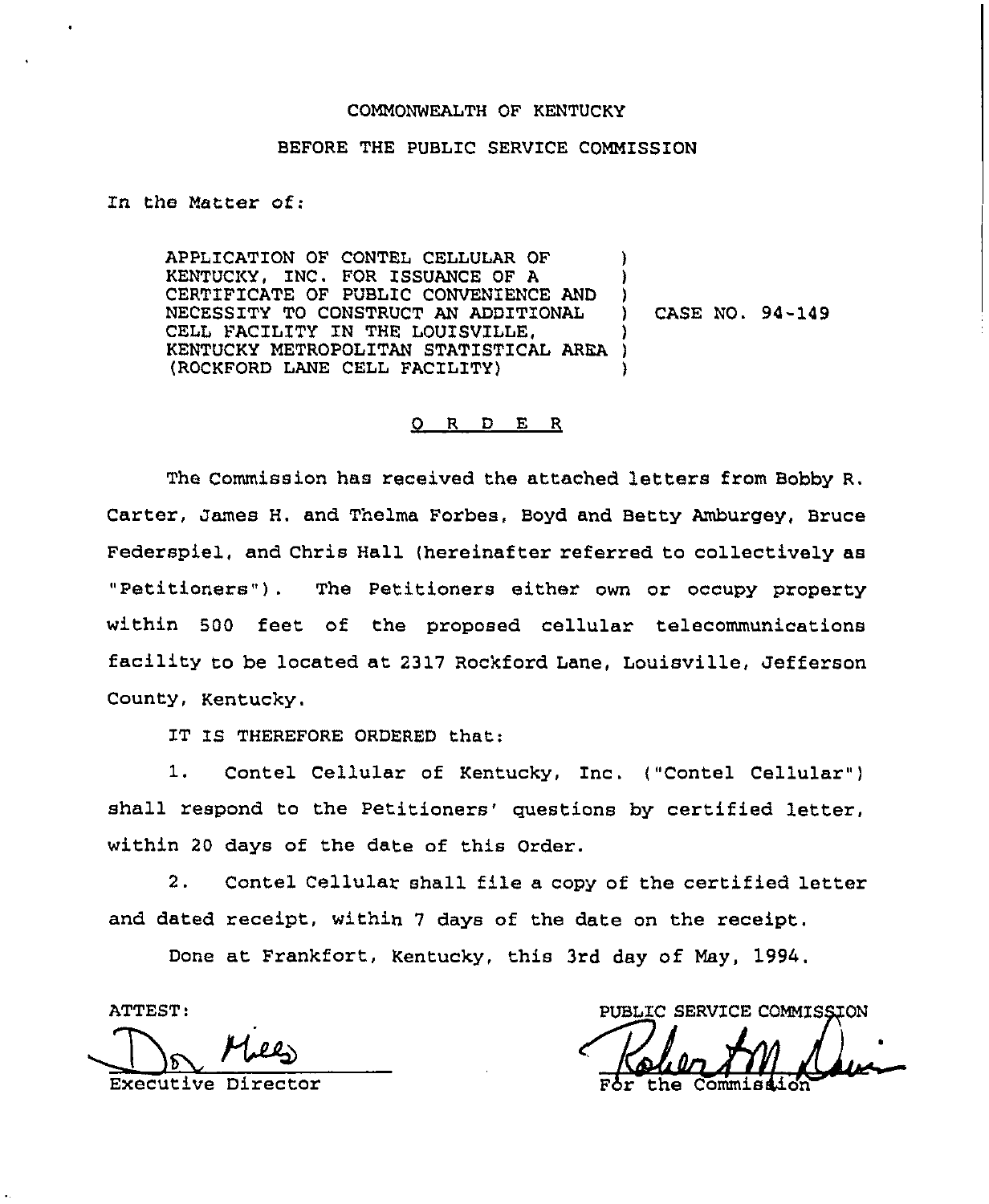APR 25 1994  $4 - 22 - 94$ **PUBLIC SERVIC...**<br>COMMISSION Public Service Commission of the. Cerecutive Sucction office. Cace no. 94-148 Sutroughy object to Leing put up in my It is to be constructed between Regified Three and My strut, Embacay Lane. This moment he are by sera for bur residence and neighbors. This isn & mething year would want to sell While sitting in the hack gard which faces Recepted Lene. The town cauch lower property siden and Could he a kazard during way electrical starme. Caned also interfere with sur television,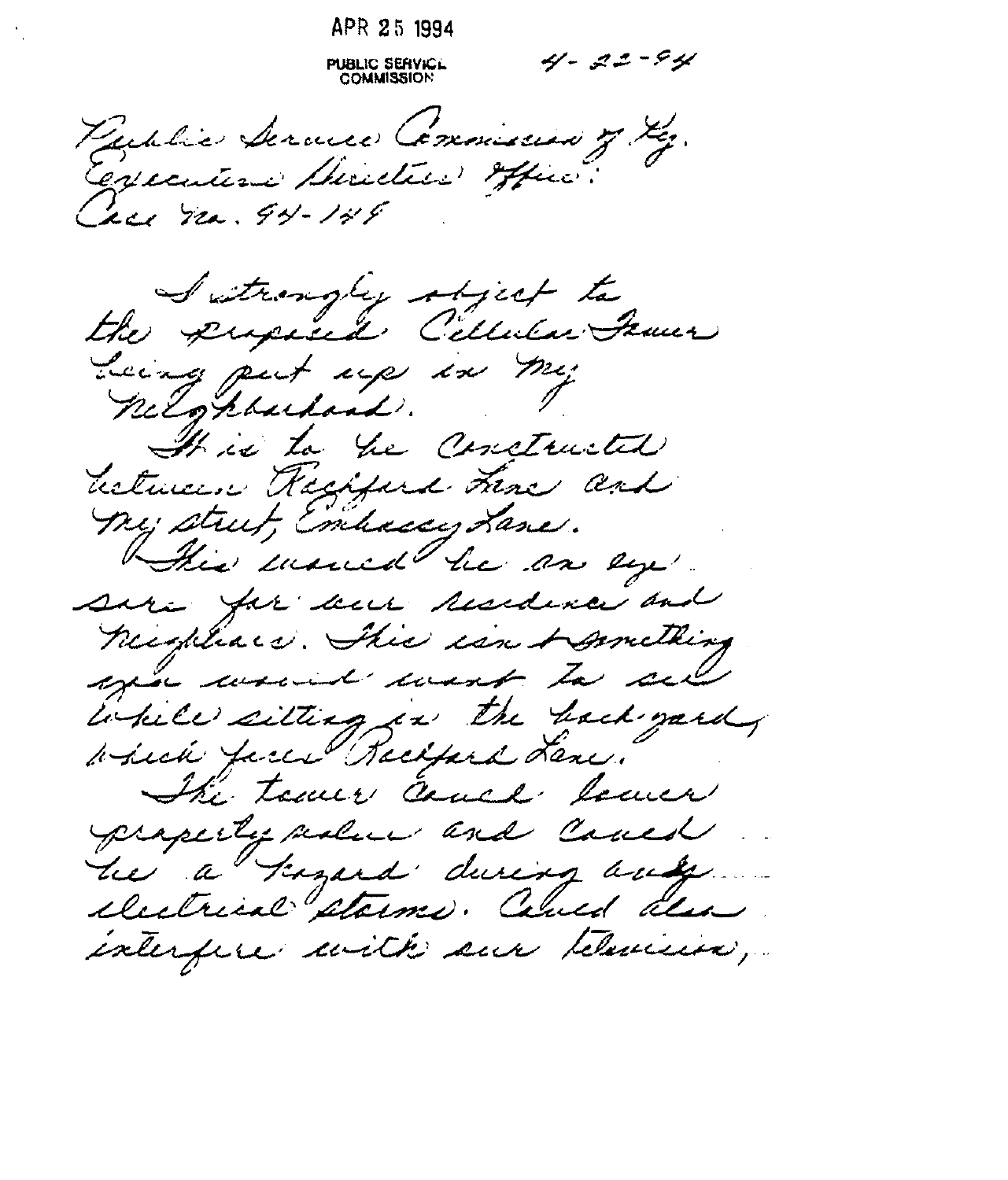radia and phane hapten. L'I<br>tuil<br>Gill tamic werg , apix' field, du<br>ny perisestal bri<br>I am strongle<br>e Construction of I am strongly against the Construction in my number y R Carter Tomarillo, Ky 40216 the common of the common construction and approximately  $\sim$   $\sim$   $\sim$   $\sim$   $\sim$ المعسسوسة المساعا الساعات .<br>منابع المستقل المنابع المنابع المستقل المنابع المنابع المنابع المنابع المنابع المنابع المنابع المنابع المنابع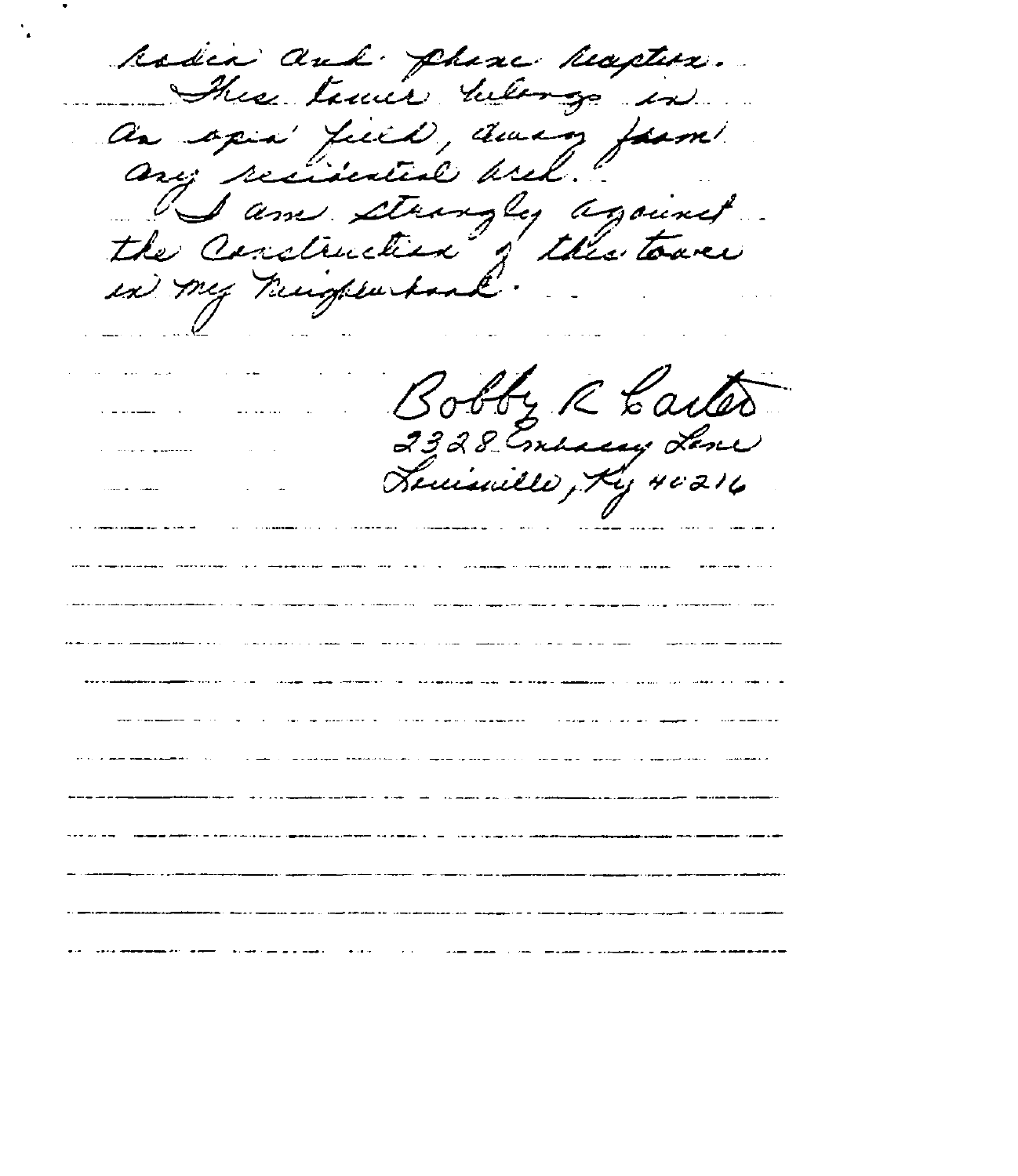94-149 ipril 21. 1994 Shis is in regard to your We do not work it. " to don't need it." Use house A Quiet Nighbor houd & Work Keep it that way. So we are against itim ending way, .... omes If Jocks RECEIVED APR 25 1994 PUBLIC BERVA المتسام المردان

gomes 2 + Thelma Forless Jammille Hintercky  $20216$ 

ENDITE

Especiative Directois Off foot office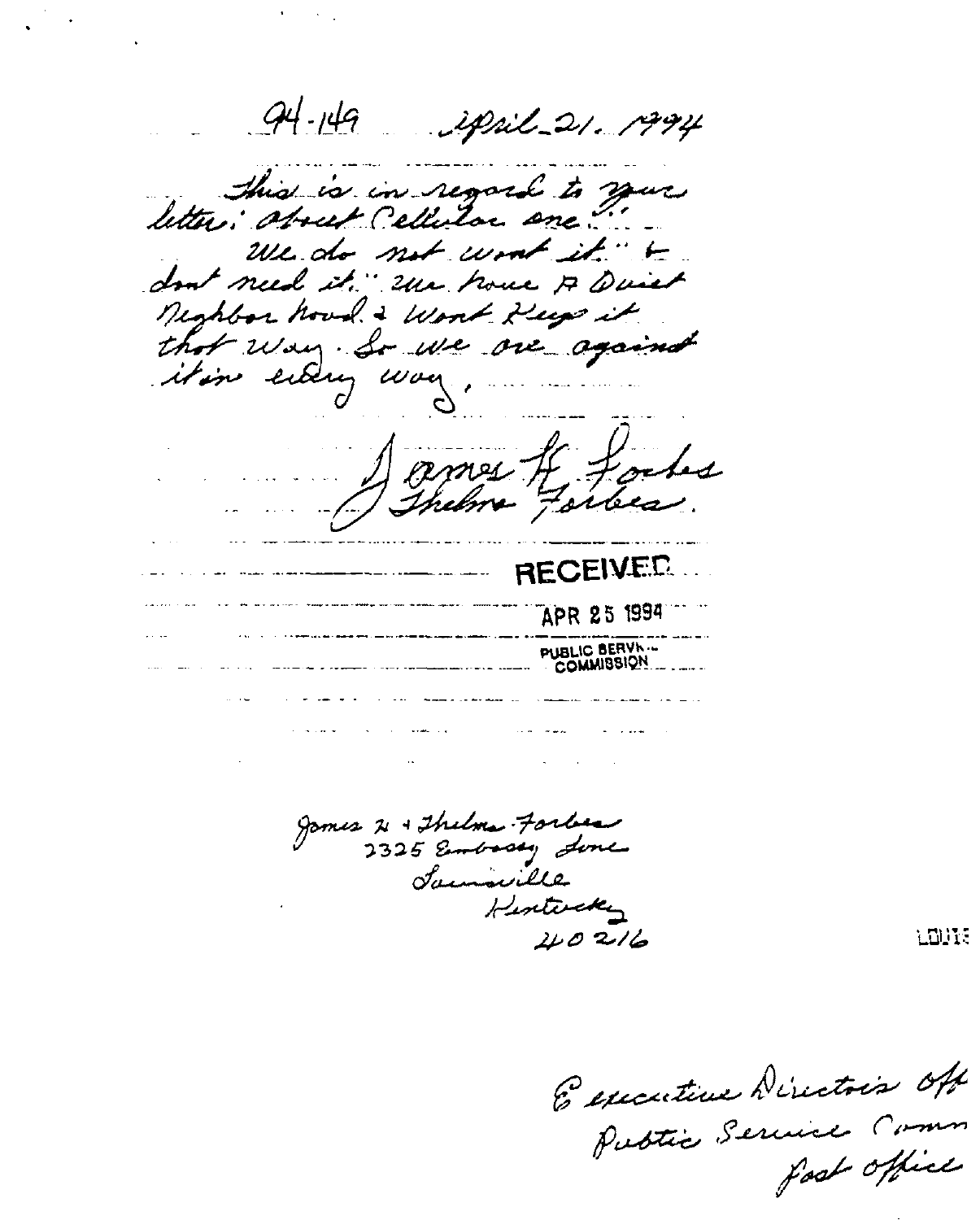April 25, 1994

Executive Director's Office Public Service Commission of Kentucky P. 0, Box 615 Frankfort, KY 40602

RECEIVED

APR 28 1994

PUBLIC SERVICE **COMMISSION** 

RE: Case No. 94-149

 $\ddot{\phantom{a}}$ 

To Whom It May Concern!

In response to the attached letter from W. Eront Rice, Counsel for Contel Cellular of Kentucky, Inc., wa contacted your office and was advised there would bs a micro weve dish installed at 2317 Rockford Lena. Please advise why this was not mentioned in the letter from Mr. Rica. We are very concernod about radiation. Also, will this decrease the value of our property and affect our telephone and television reception? Another concern is children climbing on this tower.

We would appreciate a response as we are not in agreement with this proposed construction.

Sincerely,

Boyel And wege

Boyd Amburgey<br>Betty Amburgey<br>Betty Amburgey 2505 Elmhurst Street Louisville, KY 40216

Attachment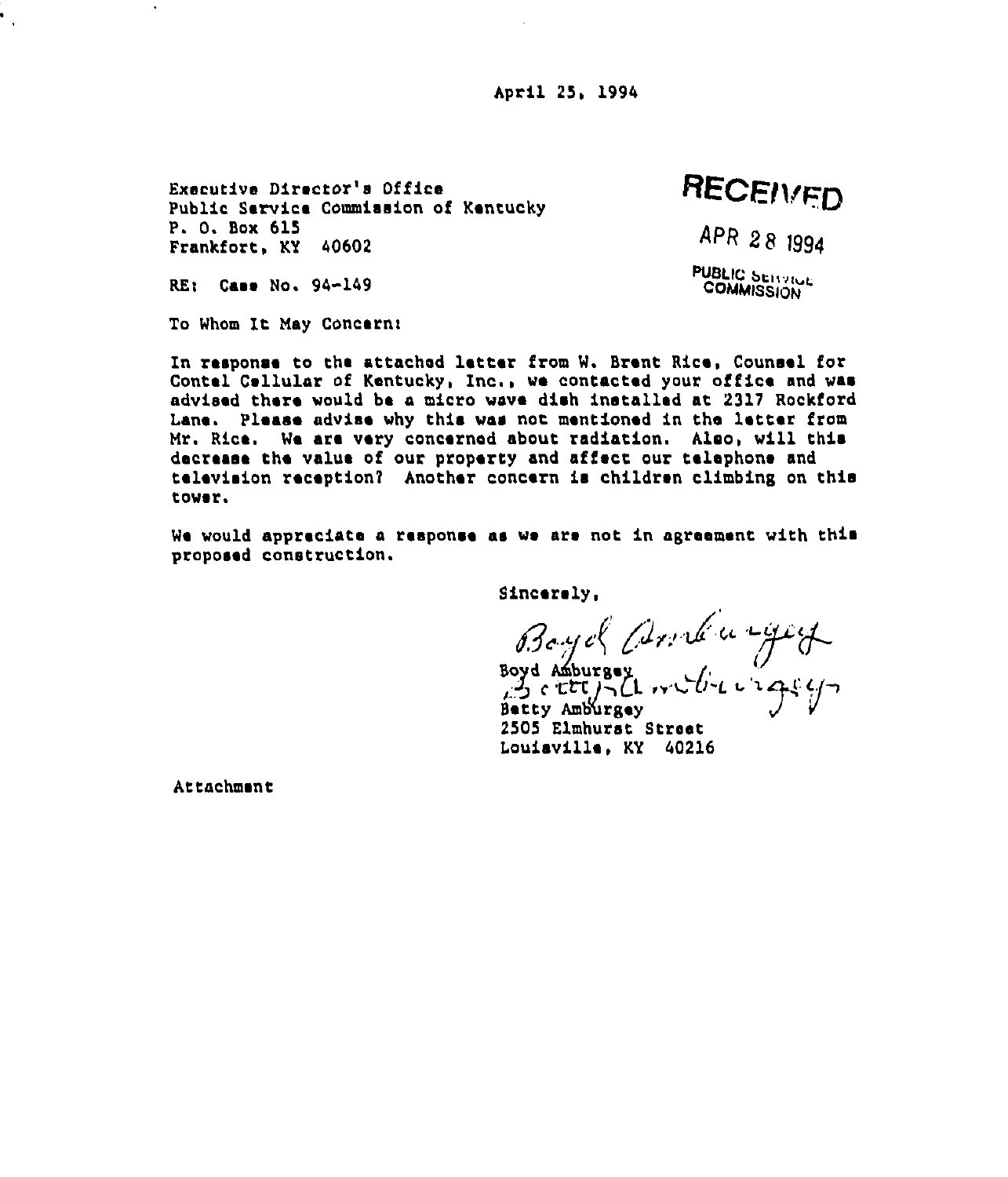### MCBRAYER, MCGINNIS, LESLIE & KIRKLAND

W. TENNY MARRAYER JOHN & MOSINHIS PHILLIP BRUCE LEBLIE WILLIAM D. HIRRLAND J. D. ATRINBON, JR. **UANES & ANATO** GEORGE D. OREGORY FRED E. ISO! FUGAZEI, JR. W. BRENT BICE JAMES H. FRAZIER, ELL DENNIS J. CONNIFF JOHN O. IRVIN, JR. **MEGAN LAKE THORNTON** CHRISTOPHER N. HILL **BARAH M. JACKSON** LISA ENGLISH HORD WILLIAM R. PALMER, JR. **BRUCE W. MASDONALD** THOMAS C. LYONS CHERYL H. ANDERSON **MARY WIR ESTER** BURAN BUGH CHARLIN LURE BENTLEY III **MATTHEW W. BREETE JULIA F. COSTICH** CHARLES C. SIMME ITI

 $\cdot$ 

 $\mathbf{F}_{\mathbf{q}}$ 

**ISS WEST SHORT STREET BUITE 300** LEXINGTON, KENTUCKY 40807-1361 **GOG-331-6780** FACSIMILE GOG-231-6518 REAL ESTATE FAX GOG-255-0777

April 14, 1994

WATEDN CLAY IIDOE-IBBEI OECAR BAHHONS (1808-1888)

**HAIN & HARRISON STREETS P.O. BOX 347 OREENUP, KENTUCKY 41144-0347** 808-473-7303 FACEIMILE EDG-473-9003

300 BTATE HATIONAL BANK BUILDING **P.O. BOX 1100 FRANKFORT, KENTUCKY 40B02-1100** 503-333-1200 **FACEIMILE SOS-387-7388** 

# **RECEIVED**

APR 28 1994

**PUBLIC SERVICE COMMISSION** 

DIRECTOR OF GOVERNMENTAL RELATIONS **MIRE HELTON PRANAFORT OFFICE** 

" ADMITTED IN DHID

Mr. Bovd Amburgev Mrs. Betty Amburgey 2505 Elmhurst Street Louisville, KY 40216

#### Public Notice - Public Service Commission of Kentucky,  $RE:$ Case No. 94-149

Dear Mr. and Mrs. Amburgey:

This letter is to inform you that Contel Cellular of Kentucky, Inc., which does business as Cellular One. has applied to the Public Service Commission of Kentucky for a Certificate of Public Convenience and Necessity to construct and operate a new cell facility to provide cellular radio telecommunication service. The facility will include a 150' self-supporting tower with attached 13' whiplike antennas extending upwards for a total height of 163' and an equipment shelter located at 2317 Rockford Lane, Louisville, Jefferson County, Kentucky. A temporary cellular radio antennae approximately 80' in height will be used at the referenced location until such time as the Public Service Commission approves or disapproves the Application submitted by Cellular One. A map showing the location of the temporary facility and the proposed new cell facility is enclosed. This notice is being sent to you because you own or use property that is located within a 500' radius of the proposed monopole.

The Commission invites your comments regarding the proposed construction. Also, the Commission wants you to be aware of your right to intervene in this matter. That right must be exercised within 20 days of the date of this letter as shown above.

Your comments and request for intervention should be addressed to: Executive Director's Office, Public Service Commission of Kentucky, Post Office Box 615, Frankfort, KY 40602. Please refer to Case No. 94-149 in your correspondence.

L. Vivert Mice

W. Brent Rice Counsel for Contel Cellular of Kentucky, Inc.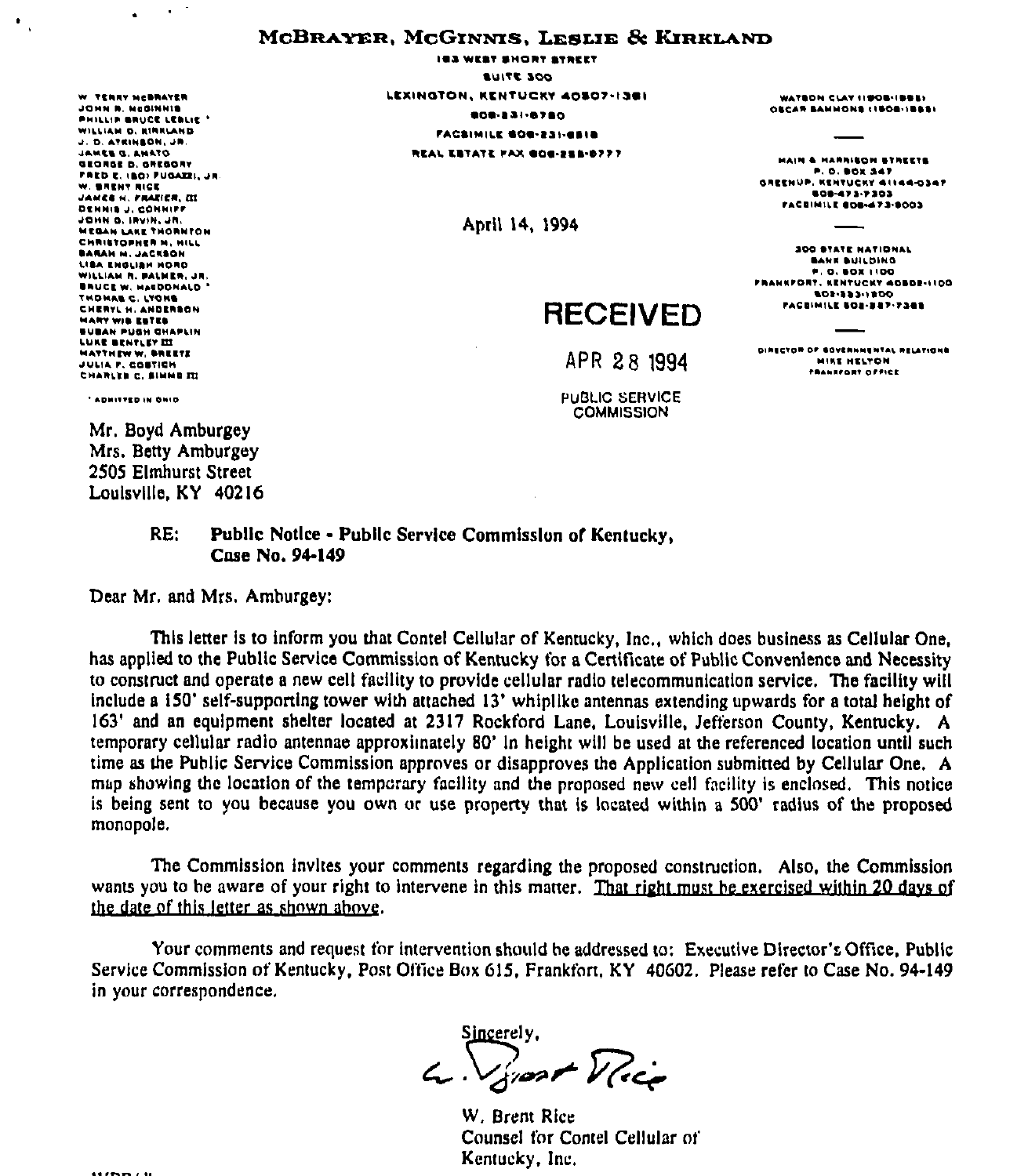Executive Pulctoils office **RECEIVED** P. Blic Scrivice Commission of Kentucky CASC NO, 94-149 APR 28 1994 **PUBLIC SERVICE**<br>COMMISSION  $5.15$ This is in Response to the Proposed Colluler Antannes.<br>site which has been proposed at 2317 Kock For Neme, Louisville I am Stuth opposed to any such autennal to be constructed in 1. It will lower the paperty value of my stone you would 2. Reception on my portable place will be distanced greatly, possible 3. This autennae will light y to all and ourrounding studies. 4. Will possibly interfere with holis and TV haupton. 5. The nelicel profession has not fully deterined the Helth 6. I comment see where this is a Public NecessITT. 7. Collecter place in automobiles double be outlaned. Has<br>any survey been sore to see how many were involved 5, Mix is a residented area. The proposed frame protection

Thanks for four Time Some WRoderspl